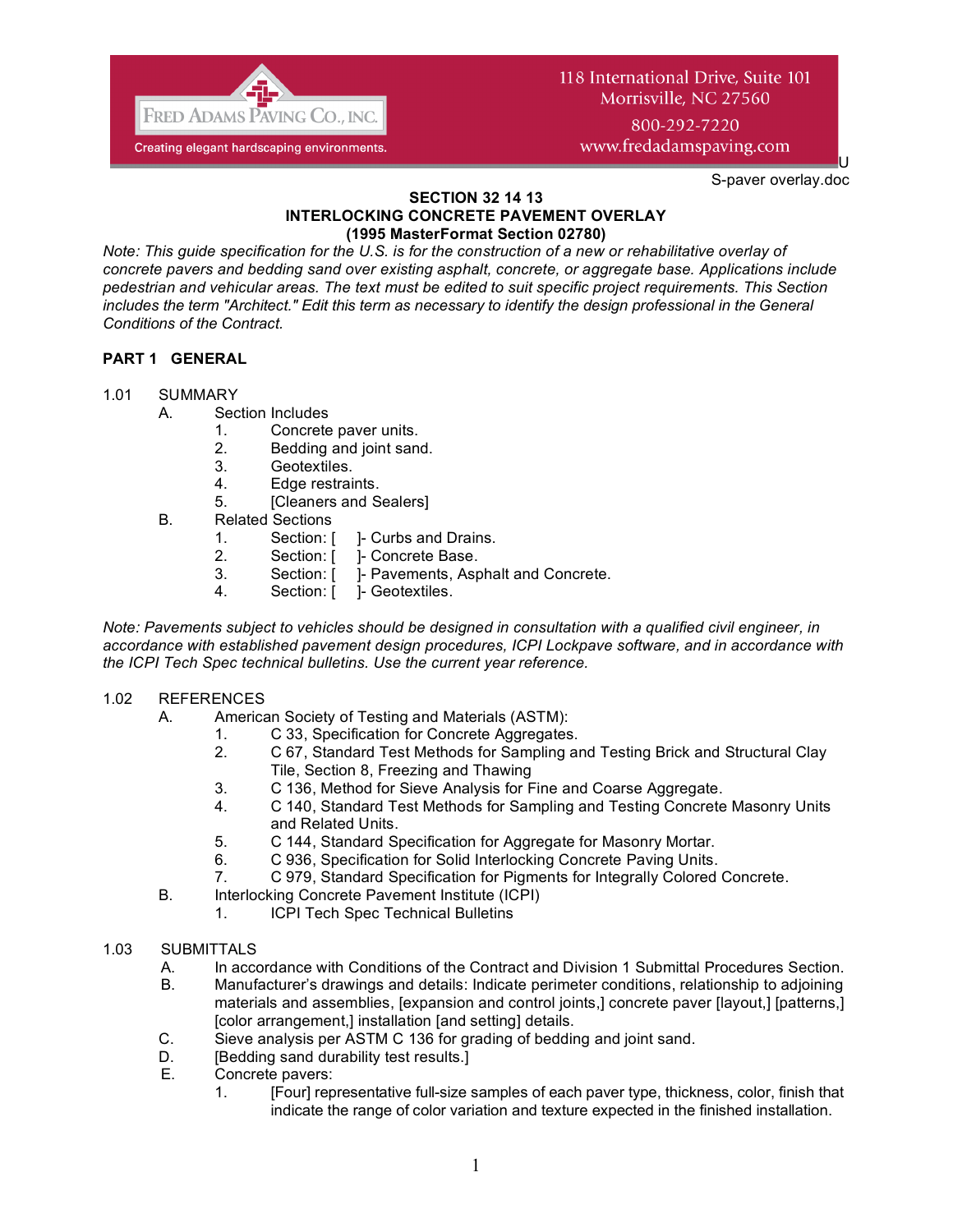

# 800-292-7220 www.fredadamspaving.com

U S-paver overlay.doc

Color(s) selected by [Architect] [Engineer] [Landscape Architect] [Owner] from manufacturer's available colors.

- 2. Accepted samples become the standard of acceptance for the work.
- 3. Test results from an independent testing laboratory for compliance of paving unit requirements to ASTM C 936.
- 4. Manufacturer's certification of concrete pavers by ICPI as having met applicable ASTM standards.
- 5. Manufacturer's catalog product data, installation instructions, and material safety data sheets for the safe handling of the specified materials and products.
- F. Paver Installation Subcontractor:
	- 1. A copy of Subcontractor's current certificate from the Interlocking Concrete Pavement Institute Concrete Paver Installer Certification program.
	- 2. Job references from projects of a similar size and complexity. Provide Owner/Client/General Contractor names, postal address, phone, fax, and email address.

# 1.04 QUALITY ASSURANCE

- A. Paving Subcontractor Qualifications:
	- 1. Utilize an installer having successfully completed concrete paver installation similar in design, material, and extent indicated on this project.
	- 2. Utilize an installer holding a current certificate from the Interlocking Concrete Pavement Institute Concrete Paver Installer Certification program.
- B. Regulatory Requirements and Approvals: [Specify applicable licensing, bonding or other requirements of regulatory agencies.].
- C. Mock-Ups:
	- 1. Install a 7 ft x 7 ft  $(2 \times 2 \text{ m})$  paver area.
	- 2. Use this area to determine surcharge of the bedding sand layer, joint sizes, lines, laying pattern(s), color(s), and texture of the job.
	- 3. This area will be used as the standard by which the work will be judged.
	- 4. Subject to acceptance by owner, mock-up may be retained as part of finished work.
	- 6. If mock-up is not retained, remove and properly dispose of mock-up.
- 1.05 DELIVERY, STORAGE & HANDLING
	- A. General: Comply with Division 1 Product Requirement Section.
	- B. Comply with manufacturer's ordering instructions and lead-time requirements to avoid construction delays.
	- C. Delivery: Deliver materials in manufacturer's original, unopened, undamaged containers packaging with identification labels intact.
		- 1. Coordinate delivery and paving schedule to minimize interference with normal use of buildings adjacent to paving.
		- 2. Deliver concrete pavers to the site in steel banded, plastic banded or plastic wrapped packaging capable of transfer by fork lift or clamp lift.
		- 3. Unload pavers at job site in such a manner that no damage occurs to the product.
	- D. Storage and Protection: Store materials protected such that they are kept free from mud, dirt, and other foreign materials. [Store concrete paver cleaners and sealers per manufacturer's instructions.]
		- 1. Cover bedding sand and joint sand with waterproof covering if needed to prevent exposure to rainfall or removal by wind. Secure the covering in place.

### 1.06 PROJECT/SITE CONDITIONS

- A. Environmental Requirements:
	- 1. Do not install sand or pavers during heavy rain or snowfall.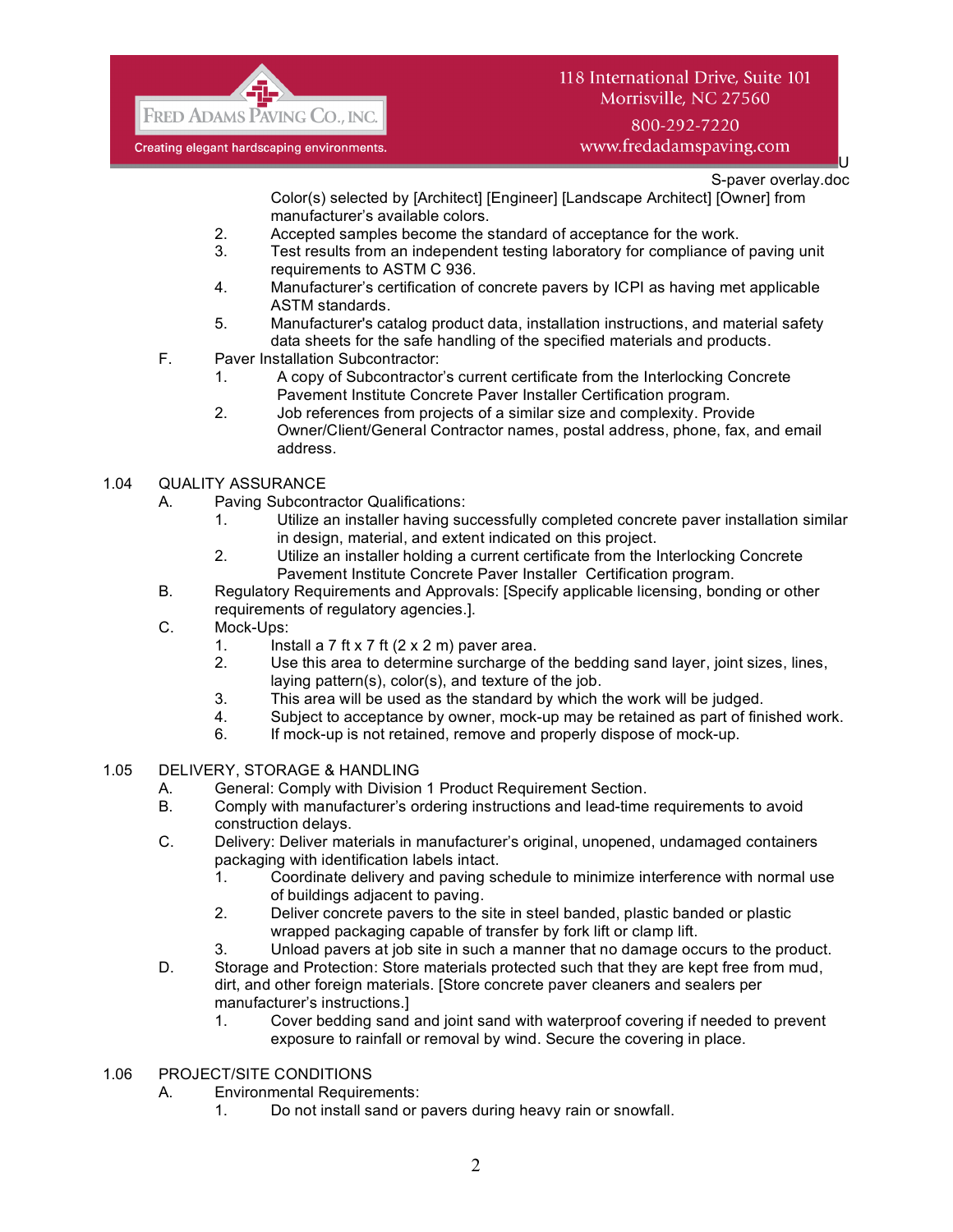

800-292-7220 www.fredadamspaving.com

> U S-paver overlay.doc

- 2 .Do not install sand and pavers over frozen aggregate base materials.
- 3. Do not install frozen sand or saturated sand.
- 4. Do not install concrete pavers on frozen or saturated sand.

### 1.07 MAINTENANCE

- A. Extra Materials: Provide [Specify area] [Specify percentage.] additional material for use by owner for maintenance and repair.
- B. Pavers shall be from the same production run as installed materials.

# **PART 2 PRODUCTS**

2.01 CONCRETE PAVERS

*Note: Concrete pavers may have spacer bars on each unit. They are highly recommended for mechanically installed pavers. Manually installed pavers may be installed with or without spacer bars.*

- A. Manufacturer: [Specify ICPI member manufacturer name.].
	- 1. Contact: [Specify ICPI member manufacturer contact information.].
- B. Interlocking Concrete Pavers:
	- 1. Paver Type: [Specify name of product group, family, series, etc.].
		- a. Material Standard: Comply with material standards in ASTM C 936.
		- b. Color [and finish]: [Specify color.] [Specify finish].
		- c. Color Pigment Material Standard: Comply with ASTM C 979.
		- d. Size: [Specify.] inches [({Specify.}mm)] x [Specify.] inches [({Specify.}mm)] x [Specify.] inches [({Specify.} mm)] thick.

*Note: If 3 1/8 in. (80 mm) thick pavers are specified, their compressive strength test results per ASTM C 140 should be adjusted by multiplying by 1.18 to equate the results to that from 2 3/8 in. (60 mm) thick pavers.*

- e. Average Compressive Strength (ASTM C 140): 8000 psi (55 MPa) with no individual unit under 7200 psi (50 MPa) per ASTM C 140.
- f. Average Water Absorption (ASTM C 140): 5% with no unit greater than 7%.
- g. Freeze/Thaw Resistance (ASTM C 67): Resistant to 50 freeze/thaw cycles with no greater than 1% loss of material. Freeze-thaw testing requirements shall be waived for applications not exposed to freezing conditions.
- 2.02 PRODUCT SUBSTITUTIONS A. Substitutions: No substitutions permitted.
- 2.03 BEDDING AND JOINT SAND
	- A. Provide bedding and joint sand as follows:
		- 1. Washed, clean, non-plastic, free from deleterious or foreign matter, symmetrically shaped, natural or manufactured from crushed rock.
		- 2. Do not use limestone screenings, stone dust, or sand for the bedding sand material that do not conform to the grading requirements of ASTM C 33.
		- 3. Do not use mason sand or sand conforming to ASTM C 144 for the bedding sand.

*Note: Bedding sand durability is important for crosswalks and other vehicular pavements exposed to high traffic. The engineer/architect is advised to evaluate the hardness of bedding sand with the following test method when the pavers and sand will be placed over concrete, or asphalt, and subject to major thoroughfare traffic (over 1.5 million ESALs): One (1) 1.4 kg (3 lbs.) sample of bedding sand can be*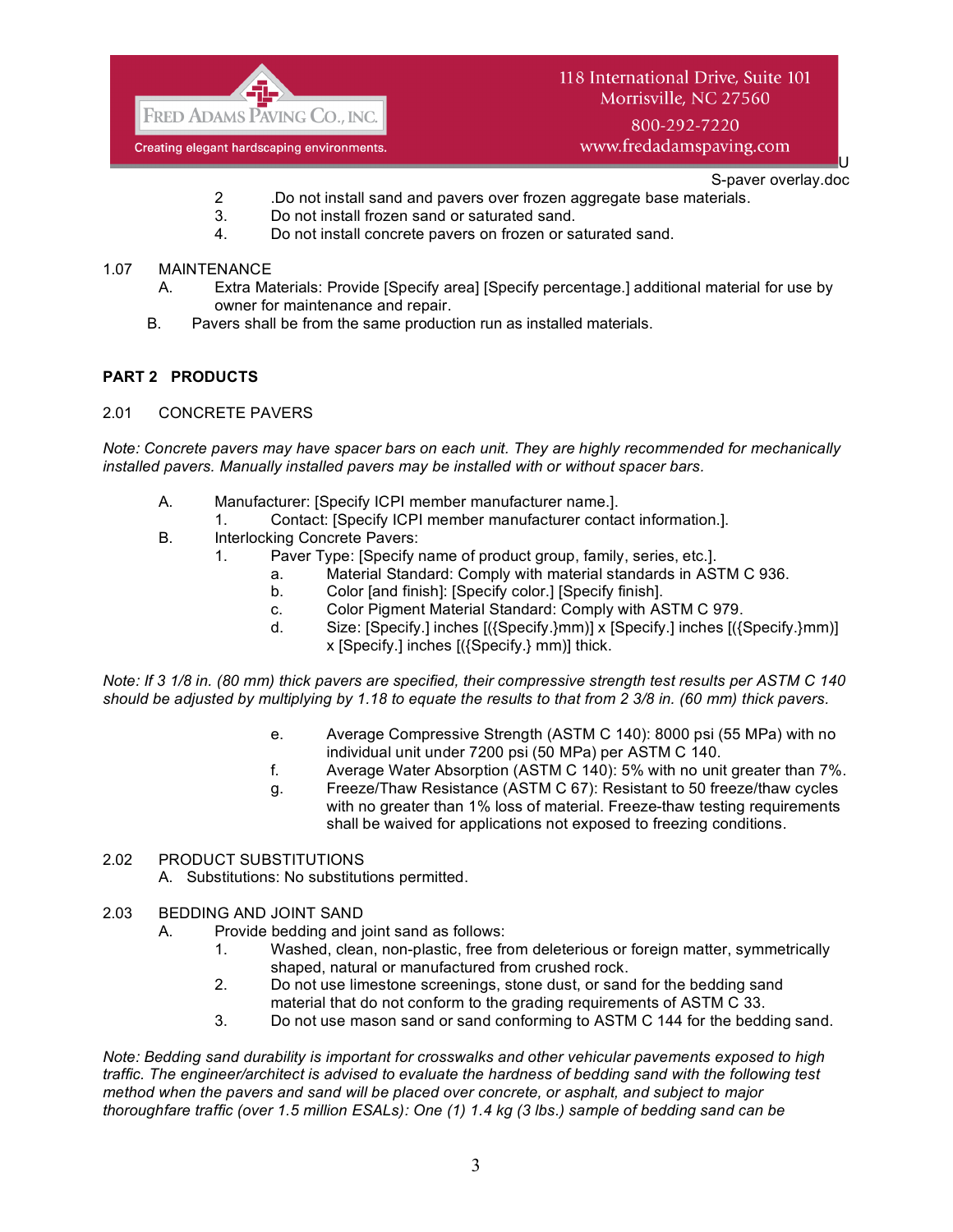

800-292-7220 www.fredadamspaving.com

S-paver overlay.doc

U

*randomly sampled from the sand source. The sample is dried for 24 hours at 115° to 121° C. (240° to 250° F.). Obtain three (3) sub-samples each weighing 0.2 kg (0.5 lbs.) by passing the main sample several times through a riffle box. Carry out a sieve analysis test on each sub-sample according to ASTM C 136. Re-mix*  each sub-sample and place in a nominal quart/liter capacity porcelain jar with two (2) 25 mm (1 inch) *diameter steel ball bearings weighing 75 ±5 grams each. Rotate each jar at 50 rpm for six (6) hours. Repeat the sieve analysis. Record the individual and average sieve analysis. For each sample tested, the maximum increase in the percentages passing each sieve and the maximum individual percent passing should be as follows:*

| Sieve Size         | Max. Increase | <b>Maximum Passing</b> |
|--------------------|---------------|------------------------|
| No. 200 (0.075 mm) | $2\%$         | 2%                     |
| No. 100 (0.150 mm) | 5%            | 15%                    |
| No. 50 (0.300 mm)  | 5%            | 35%                    |

- 4. Where concrete pavers are subject to vehicular traffic, utilize sands that are as hard as practically available.
- 5. Sieve according to ASTM C 136.
- 7. Bedding Sand Material Requirements: Conform to the grading requirements of ASTM C 33 with modifications as shown in Table 1.

| Table 1                                        |                        |
|------------------------------------------------|------------------------|
| ASTM C 33Grading Requirements for Bedding Sand |                        |
| Sieve Size                                     | <b>Percent Passing</b> |
| $3/8$ in. $(9.5$ mm)                           | 100                    |
| No. 4 (4.75 mm)                                | 95 to 100              |
| No. 8 (2.36 mm)                                | 85 to 100              |
| No. 16 (1.18 mm)                               | 50 to 85               |
| No. 30 (0.600 mm)                              | 25 to 60               |
| No. 50 (0.300 mm)                              | 10 to 30               |
| No. 100 (0.150 mm)                             | 2 to 10                |
| No. 200 (0.075 mm)                             | $0$ to 1               |

*Note: Coarser sand than that specified in Table 2 below may be used for joint sand including C 33 or A23.1 material as shown in Table 1. Use material where the largest sieve size easily enters the smallest joints. For example, if the smallest paver joints are 2 mm wide, use sand 2 mm and smaller in particle size. If C 33 sand is used for joint sand, extra effort may be required in sweeping material and compacting the pavers in order to completely fill the joints.* 

> 8. Joint Sand Material Requirements: Conform to the grading requirements of ASTM C 144 as shown with modifications in Table 2 below:

|                            | Table 2<br>ASTM C 144 Grading for Joint Sand |                          |  |
|----------------------------|----------------------------------------------|--------------------------|--|
|                            | <b>Natural Sand</b>                          | <b>Manufactured Sand</b> |  |
| Sieve Size                 | <b>Percent Passing</b>                       | <b>Percent Passing</b>   |  |
| No. 4 (4.75 mm)            | 100                                          | 100                      |  |
| No. 8 (2.36 mm) 95 to 100  |                                              | 95 to 100                |  |
| No. 16 (1.18 mm) 70 to 100 |                                              | 70 to 100                |  |
| No. 30 (0.600 mm) 40 to 75 |                                              | 40 to 100                |  |
| No. 50 (0.300 mm) 10 to 35 |                                              | 20 to 40                 |  |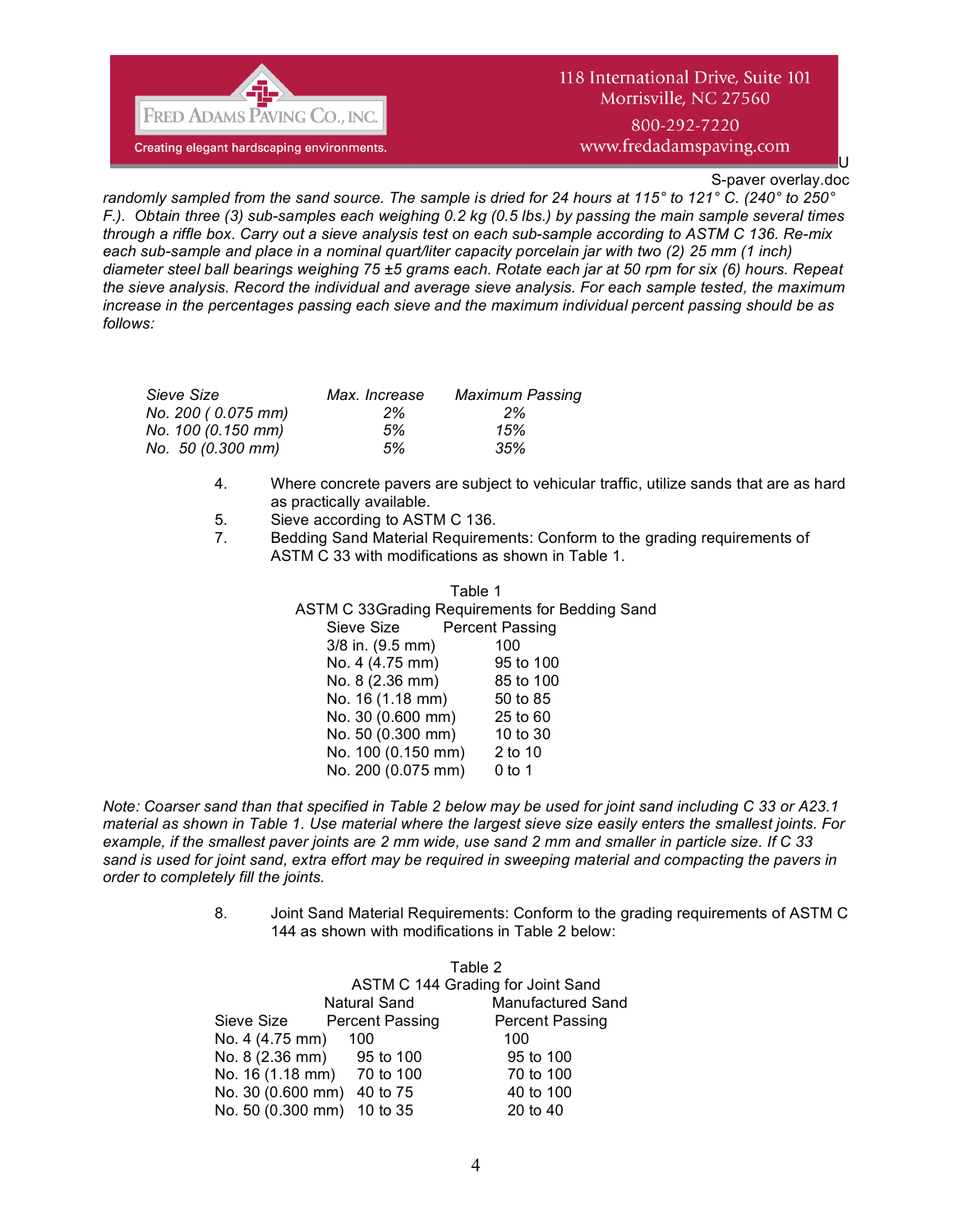![](_page_4_Picture_0.jpeg)

800-292-7220 www.fredadamspaving.com

U

|                            |           | S-paver overlay.doc |
|----------------------------|-----------|---------------------|
| No. 100 (0.150 mm) 2 to 15 | 10 to 25  |                     |
| No. 200 (0.075 mm) 0 to 1  | $0$ to 10 |                     |

*Note: Specify specific components of a system, manufactured unit or type of equipment. See ICPI Tech Spec 3*, Edge Restraints for Interlocking Concrete Pavements *for guidance on selection and design of edge restraints.*

# 2.04 EDGE RESTRAINTS

- A. Provide edge restraints installed around the perimeter of all interlocking concrete paving unit areas as follows:
	- 1. Manufacturer: [Specify manufacturer.].
	- 2. Material: [Plastic] [Concrete] [Aluminum] [Steel] [Pre-cast concrete] [Cut stone] [Concrete].
	- 3. Material Standard: [Specify material standard.].

### 2.05 ACCESSORIES

- A. Provide accessory materials as follows:
	- 1. Geotextile Fabric:
		- a. Material Type and Description: [Specify material type and description.].
		- b. Material Standard: [Specify material standard.].
		- c. Manufacturer: [Acceptable to interlocking concrete paver manufacturer] [Specify manufacturer.].

*Note: Delete article below if cleaners, sealers, and/or joint sand stabilizers are not specified.*

- 2. **[Cleaners] [Sealers] [Joint sand stabilizers]** 
	- a. Material Type and Description: [Specify material type and description.].
	- b. Material Standard: [Specify material standard.].
	- c. Manufacturer: [Specify manufacturer.].

# **PART 3 EXECUTION**

3.01 ACCEPTABLE INSTALLERS

A. [Specify acceptable paving subcontractors.].

*Note: The elevations and surface tolerance of the base determine the final surface elevations of concrete pavers. The paver installation contractor cannot correct deficiencies in the base surface with additional bedding sand or by other means. Therefore, the surface elevations of the base should be checked and accepted by the General Contractor or designated party, with written certification to the paving subcontractor, prior to placing bedding sand and concrete pavers.*

### 3.02 EXAMINATION

- A. Acceptance of Site Verification of Conditions:
	- 1. General Contractor shall inspect, accept and certify in writing to the paver installation subcontractor that site conditions meet specifications for the following items prior to installation of interlocking concrete pavers.
		- a. Verify that subgrade preparation, compacted density and elevations conform to specified requirements.
		- b. Verify that geotextiles, if applicable, have been placed according to drawings and specifications.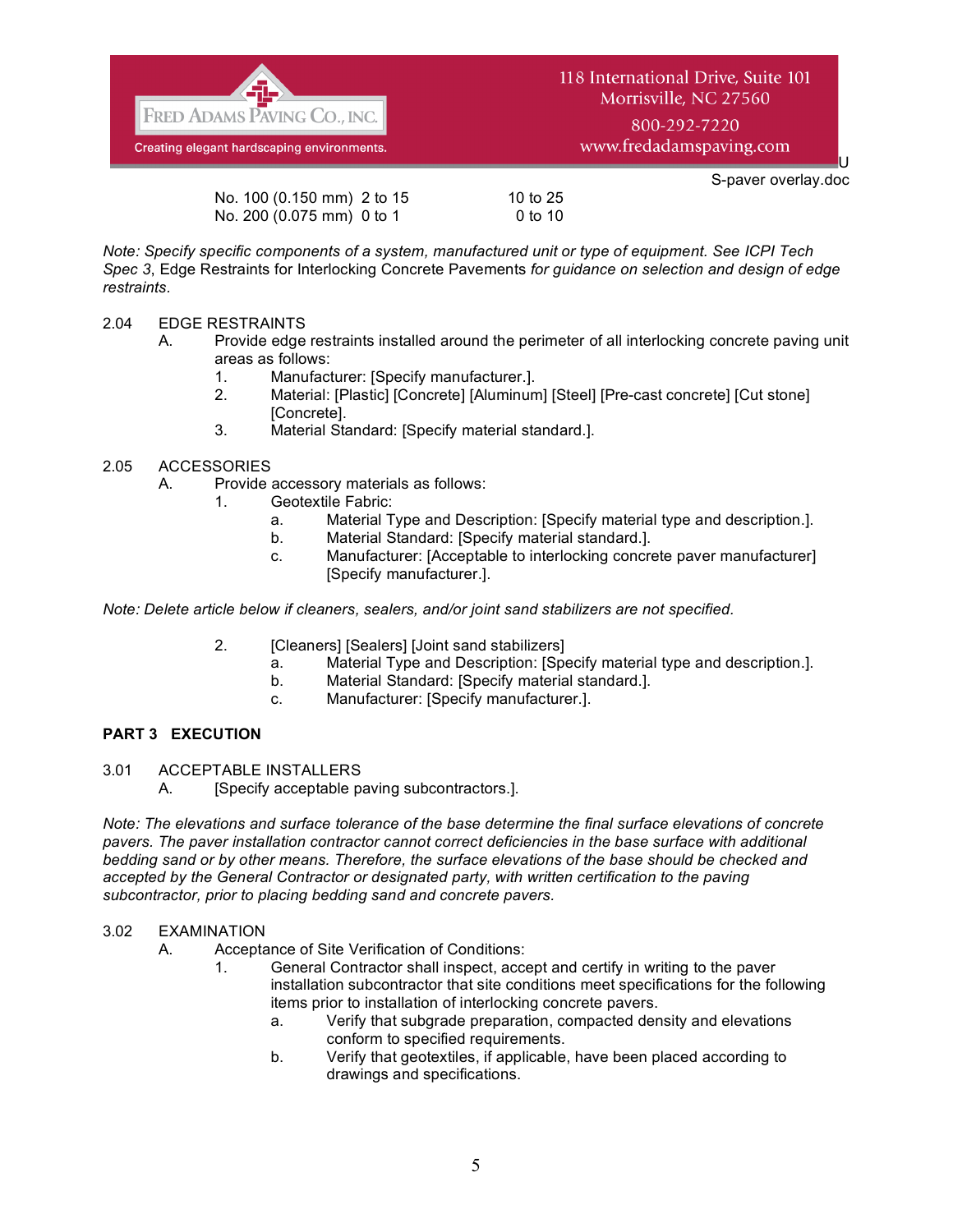![](_page_5_Picture_0.jpeg)

800-292-7220 www.fredadamspaving.com

U S-paver overlay.doc

- c. Verify that [Aggregate] [Cement-treated] [Asphalt-treated] [Concrete] [Asphalt] base materials, thickness, [compacted density], surface tolerances and elevations conform to specified requirements.
- d. Provide written density test results for soil subgrade, [aggregate] [cementtreated][asphalt-treated][asphalt] base materials to the Owner, General Contractor and paver installation subcontractor.
- e. Verify location, type, and elevations of edge restraints, [concrete collars around] utility structures, and drainage holes and inlets.
- 2. Do not proceed with installation of bedding sand and interlocking concrete pavers until [subgrade soil and] base conditions are corrected by the General Contractor or designated subcontractor.
- 3.03 PREPARATION
	- A. Verify base is clean and dry, certified by General Contractor as meeting material, installation and grade specifications.
	- B. Verify that base [and geotextile] is ready to support sand, [edge restraints,] and, pavers and imposed loads.
	- C. Edge Restraint Preparation:
		- 1. Install edge restraints per the drawings [and manufacturer's recommendations] [at the indicated elevations].

*Note: Retain the following two subparagraphs if specifying edge restraints that are staked into the base with spikes.*

- 2. Mount directly to finished base. Do not install on bedding sand.
- 3. The minimum distance from the outside edge of the base to the spikes shall be equal to the thickness of the base.
- 3.04 INSTALLATION
	- A. Spread bedding sand evenly over the base course and screed to a nominal 1 in. (25 mm) thickness. Spread bedding sand evenly over the base course and screed rails, using the rails and/or edge restraints to produce a nominal 1 in. (25 mm) thickness, allowing for specified variation in the base surface.
		- 1. Do not disturb screeded sand.
		- 2. Screeded area shall not substantially exceed that which is covered by pavers in one day.
		- 3. Do not use bedding sand to fill depressions in the base surface.

*Note: When initially placed on the bedding sand, manually installed pavers often touch each other, or their spacer bars if present. Joint widths and lines (bond lines) are straightened and aligned to specifications with rubber hammers and pry bars as paving proceeds.*

B. Lay pavers in pattern(s) shown on drawings. Place units hand tight without using hammers. Make horizontal adjustments to placement of laid pavers with rubber hammers as required.

Note: Contact manufacturer of interlocking concrete paver units for recommended joint widths.

- C. Provide joints between pavers between [1/16 in. and 3/16 in. (2 and 5 mm)] wide. No more than 5% of the joints shall exceed [1/4 in. (6 mm)] wide to achieve straight bond lines.
- D. Joint (bond) lines shall not deviate more than  $\pm 1/2$  in. ( $\pm 15$  mm) over 50 ft. (15 m) from string lines.
- E. Fill gaps at the edges of the paved area with cut pavers or edge units.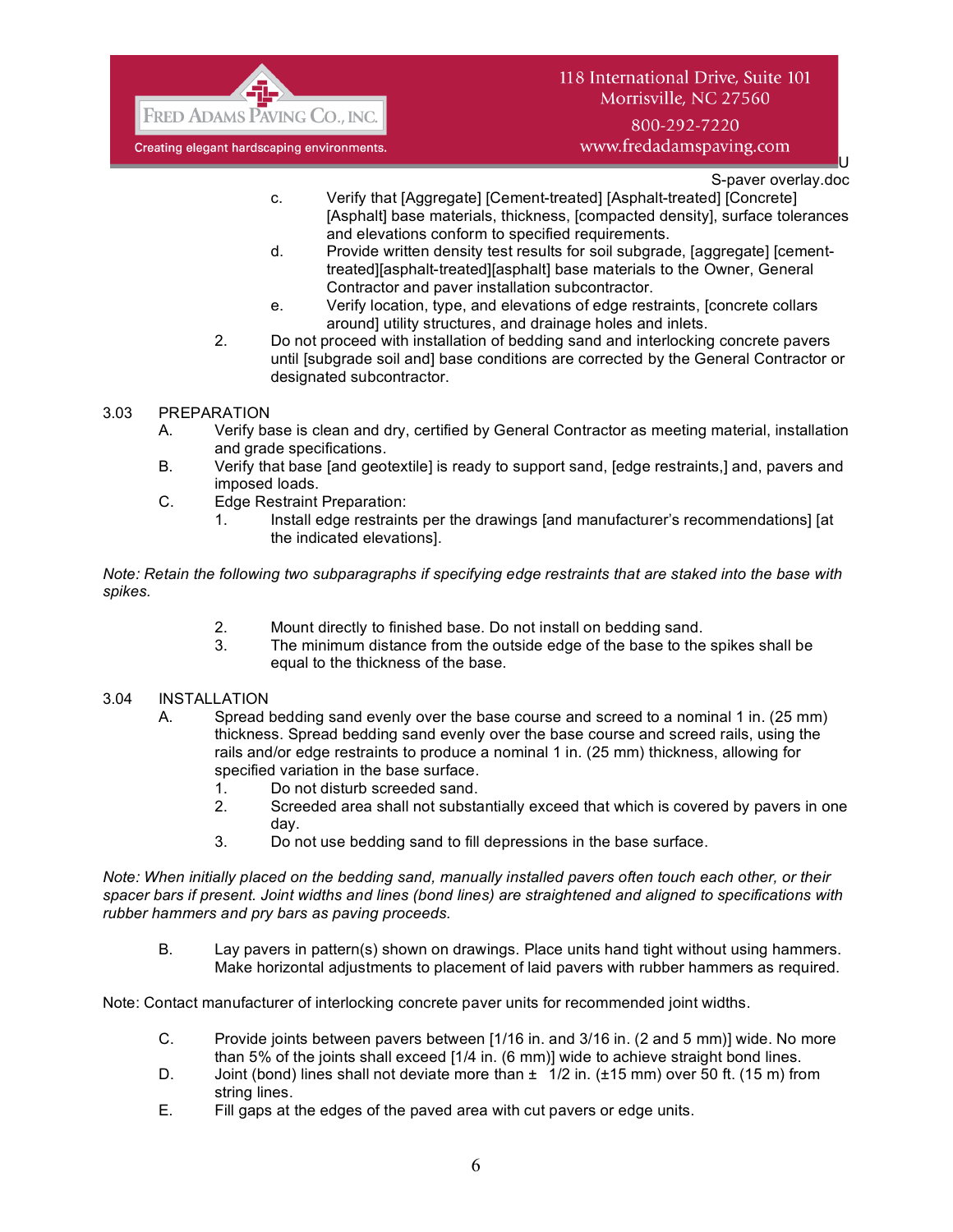![](_page_6_Picture_0.jpeg)

U S-paver overlay.doc

F. Cut pavers to be placed along the edge with a [double blade paver splitter or] masonry saw.

### *Note. Specify requirements for edge treatment in paragraph below.*

- G. [Adjust bond pattern at pavement edges such that cutting of edge pavers is minimized. All cut pavers exposed to vehicular tires shall be no smaller than one-third of a whole paver.] [Cut pavers at edges as indicated on the drawings.]
- H. Keep skid steer and forklift equipment off newly laid pavers that have not received initial compaction and joint sand.
- I. Use a low-amplitude plate compactor capable of at least minimum of 4,000 lbf (18 kN) at a frequency of 75 to 100 Hz to vibrate the pavers into the sand. Remove any cracked or damaged pavers and replace with new units.
- J. Simultaneously spread, sweep and compact dry joint sand into joints continuously until full. This will require at least 4 to 6 passes with a plate compactor. Do not compact within 6 ft (2 m) of unrestrained edges of paving units.
- K. All work within 6 ft. (2 m) of the laying face must shall be left fully compacted with sand-filled joints at the end of each day or compacted upon acceptance of the work. Cover the laying face or any incomplete areas with plastic sheets overnight if not closed with cut and compacted pavers with joint sand to prevent exposed bedding sand from becoming saturated from rainfall.
- L. Remove excess sand from surface when installation is complete.

*Note: Excess joint sand can remain on surface of pavers to aid in protecting their surface especially when additional construction occurs after their installation. If this is the case, delete the article above and use the article below. Designate person responsible for directing timing of removal of excess joint sand.*

- M. Allow excess joint sand to remain on surface to protect pavers from damage from other trades. Remove excess sand when directed by [Architect].
- N. Surface shall be broom clean after removal of excess joint sand.

### 3.05 FIELD QUALITY CONTROL

*Note: Surface tolerances on flat slopes should be measured with a rigid straightedge. Tolerances on complex contoured slopes should be measured with a flexible straightedge capable of conforming to the complex curves on the pavement surface.*

- A. The final surface tolerance from grade elevations shall not deviate more than  $\pm$  3/8 in. ( $\pm$ 10 mm) under a 10 ft (3 m) straightedge.
- B. Check final surface elevations for conformance to drawings.

*Note: For installations on a compacted aggregate base and soil subgrade, the top surface of the pavers may be 1/8 to 1/4 in. (3 to 6 mm) above the final elevations after compaction. This helps compensate for possible minor settling normal to pavements.*

- C. The surface elevation of pavers shall be 1/8 in. to 1/4 in. (3 to 6 mm) above adjacent drainage inlets, concrete collars or channels.
- D. Lippage: No greater than 1/8 in. (3 mm) difference in height between adjacent pavers.

*Note: Cleaning and sealing may be required for some applications. See ICPI Tech Spec 5, Cleaning and* Sealing Interlocking Concrete Pavements *for guidance on when to clean and seal the paver surface, and when to stabilize joint sand. Delete article below if cleaners, sealers, and or joint sand stabilizers are not applied.*